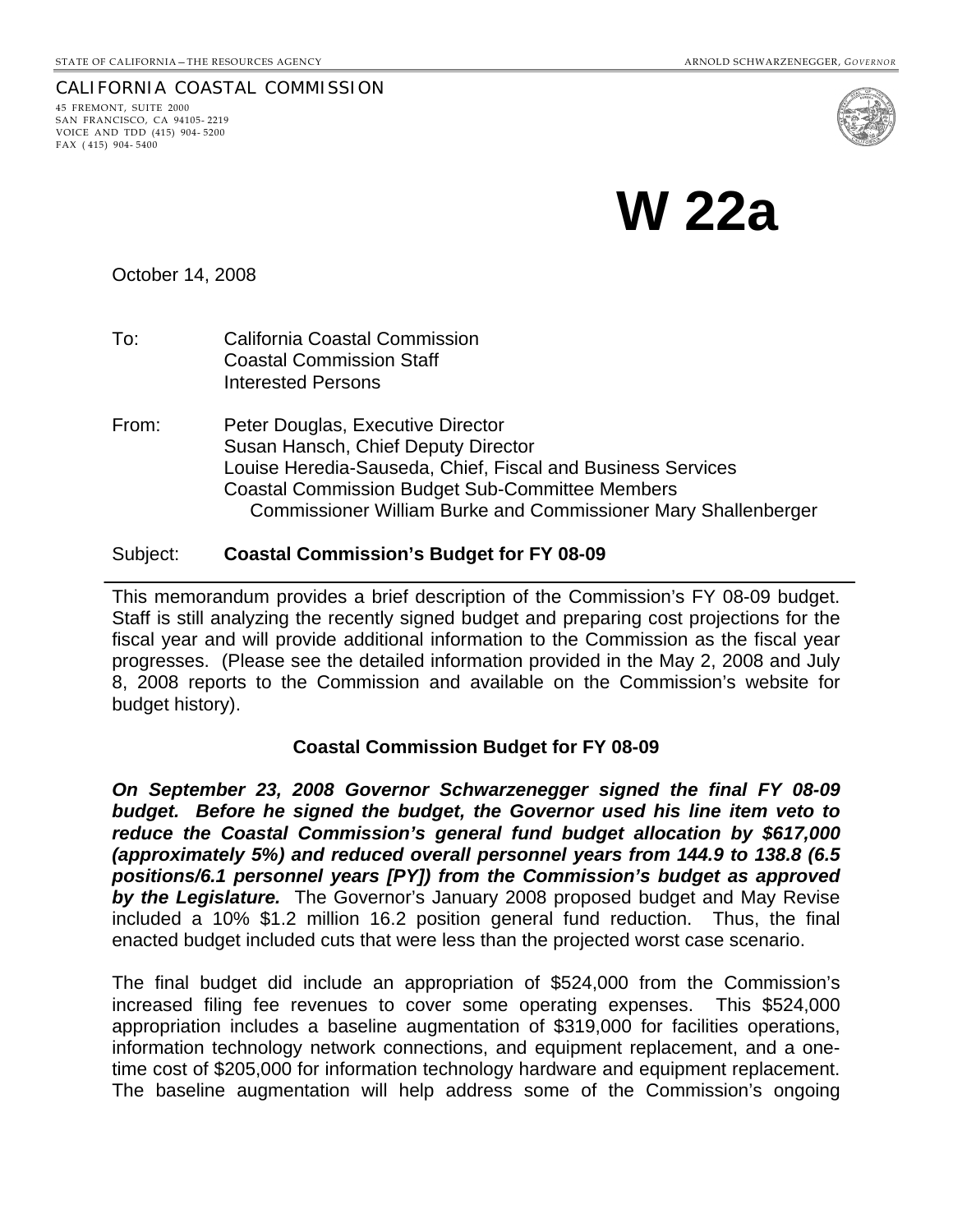shortfall of funds to cover operating expenses, but the Commission continues to have inadequate funds to cover operating costs and replace aging equipment.

Based in part on recommendations from the Legislative Analyst Office, (LAO) Legislative Budget Subcommittee and the Department of Finance, the Commission began a rulemaking process in 2007 to increase permit/filing fees. The new, increased filing fees were approved by the Office of Administrative Law and have been in effect since March 17, 2008. When the Commission approved the higher filing fees the Commission adopted a resolution that encouraged that all filing fees be used to augment the Commission's budget to provide better services to the public.

Since FY 99-00 all the revenue from Commission's filing fees was deposited in the Coastal Access Account at the Coastal Conservancy and used for critical coastal maintenance projects. Budget trailer bill language adopted as a part of the final FY 08- 09 budget, established a new special fund for the Coastal Commission entitled the Coastal Act Services Fund. All filing fees received by the Coastal Commission will now be deposited in this account instead of the Coastal Access Account at the Coastal Conservancy. The Coastal Conservancy will continue to receive funds for coastal access (\$500,000) from the filing fees via a yearly transfer from the Coastal Act Services Fund to the Coastal Access Account.

# **Final FY 08-09 Budget is Inadequate to Meet Projected Costs**

As we have reported to the Commission since mid-2007, the Commission's budget situation is extremely constrained and has for the past two fiscal years been at risk of year-end deficits. We have avoided deficits by severe cost-cutting measures and by increasing short-term reimbursement revenue by completing special projects for other agencies. Although the total budget in the attachments reflects a bottom line increase in funding, you will note that the General Fund amount is declining. Consequently, the Commission continues to increase its dependence on contracts and reimbursements from State agencies. Income from these sources is not dependable because client agencies face similar budget pressures. In addition, reimbursable income results in workload management problems with staff being diverted to special contracts projects. The staff is still in the process of determining the impact of pending non-general fund revenue. It is clear at this point in time that in order to finish the fiscal year without a deficit the Commission will be forced to keep a large number of vacant positions unfilled and must continue its ongoing cost-cutting measures.

### **Proactive Steps Taken To Reduce Costs**

As described in the May 2, 2008 and July 8, 2008 reports, the Commission has taken a large number of steps to reduce costs. These measures are listed below and will continue through FY 08-09. Unfortunately, these actions are so severe that they substantially impair the Commission's ability to operate and carry out its legally mandated work.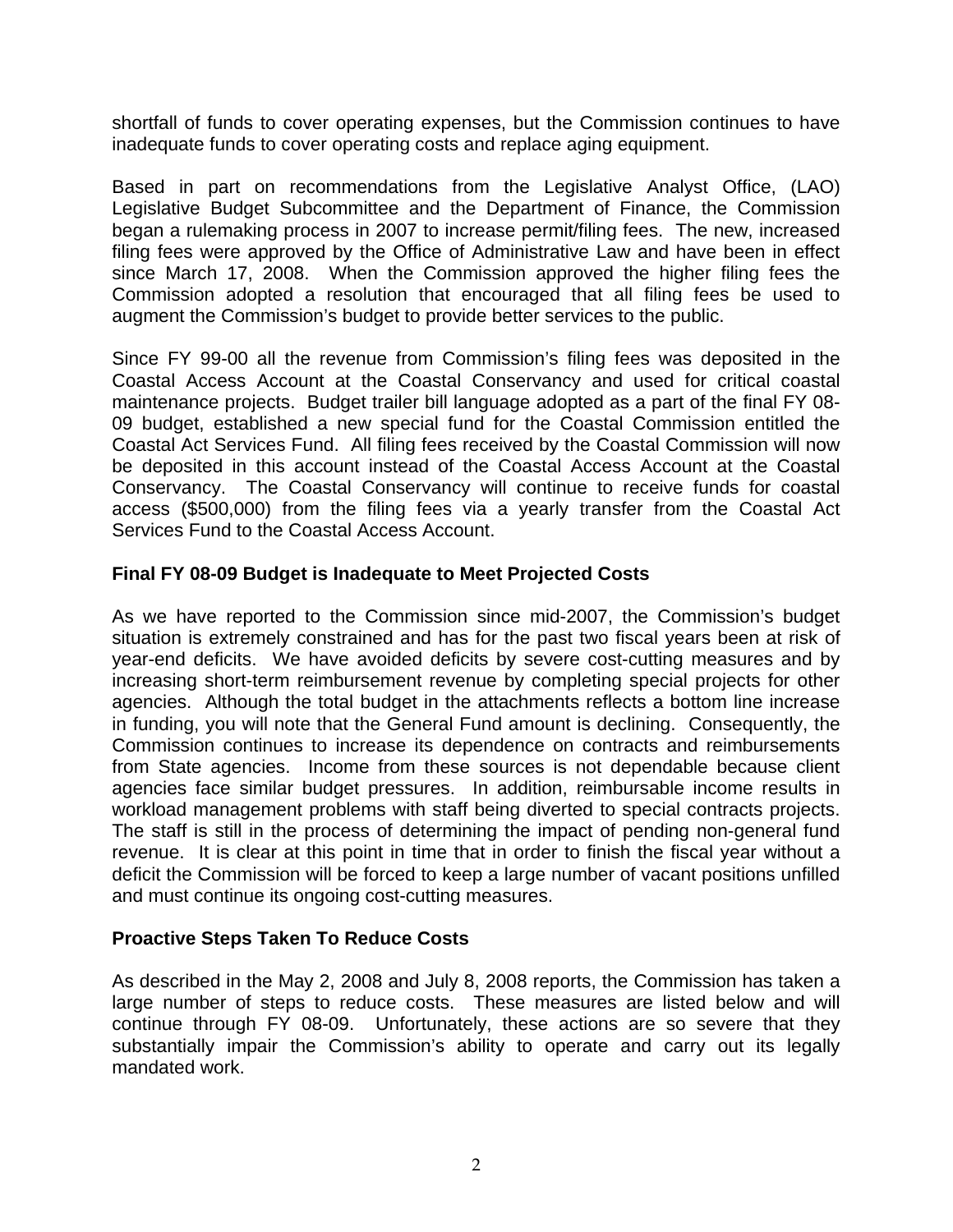# **Cost-Cutting Measures**

- Terminated all limited-term staff in January 2008 to reduce costs;
- Began the implementation of a Department of Personnel Administration (DPA) approved layoff plan in June 2008 and notified 46 permanent Coastal Commission staff employees that they were at risk for lay-off. As a result of the lay-off notices, many employees accepted other positions and the Commission now has a projected vacant position count of 19 positions for all or part of FY 08-09. We are now in the process of completing the current lay-off process. If future budget cuts occur a new layoff process would need to be initiated. DPA estimates that the complete layoff process takes about 6 months.
- Holding vacant positions open to meet required salary savings, new budget cuts, and underfunded costs (19 projected vacant positions for FY 08-09);
- Instituted and encouraged staff participation in a voluntary "Leave-Without-Pay" program. Over 70 Commission staff members have pledged over \$218,000 (704 staff days) of leave-without pay for FY 08-09 to reduce staff layoffs;
- Eliminated essentially all training (including legally required training);
- Drastically reduced staff travel to only absolutely essential attendance at Commission meetings and select site visits, and some critical project related meetings;
- Considering limiting hours Commission offices are open to serve the public so that staff can focus on production;
- Eliminated all but absolutely essential mission critical purchases;
- Reduced all Coastal Commission public hearings to a maximum of 3 days per month to reduce costs. Holding Commission meetings in public meeting rooms to avoid meeting room costs. Keeping travel costs to meetings to the absolute minimum sometimes causing inconvenience to Commissioners. We will be considering holding future Commission meetings in only a few locations statewide to reduce costs and may need to consider reducing the number or length of FY -08-09 Commission meetings to save costs.

Staff will continue its work with the Commission's Budget Sub-committee and report back to the Commission at future meetings on the status of the Commission's budget as we move through the fiscal year.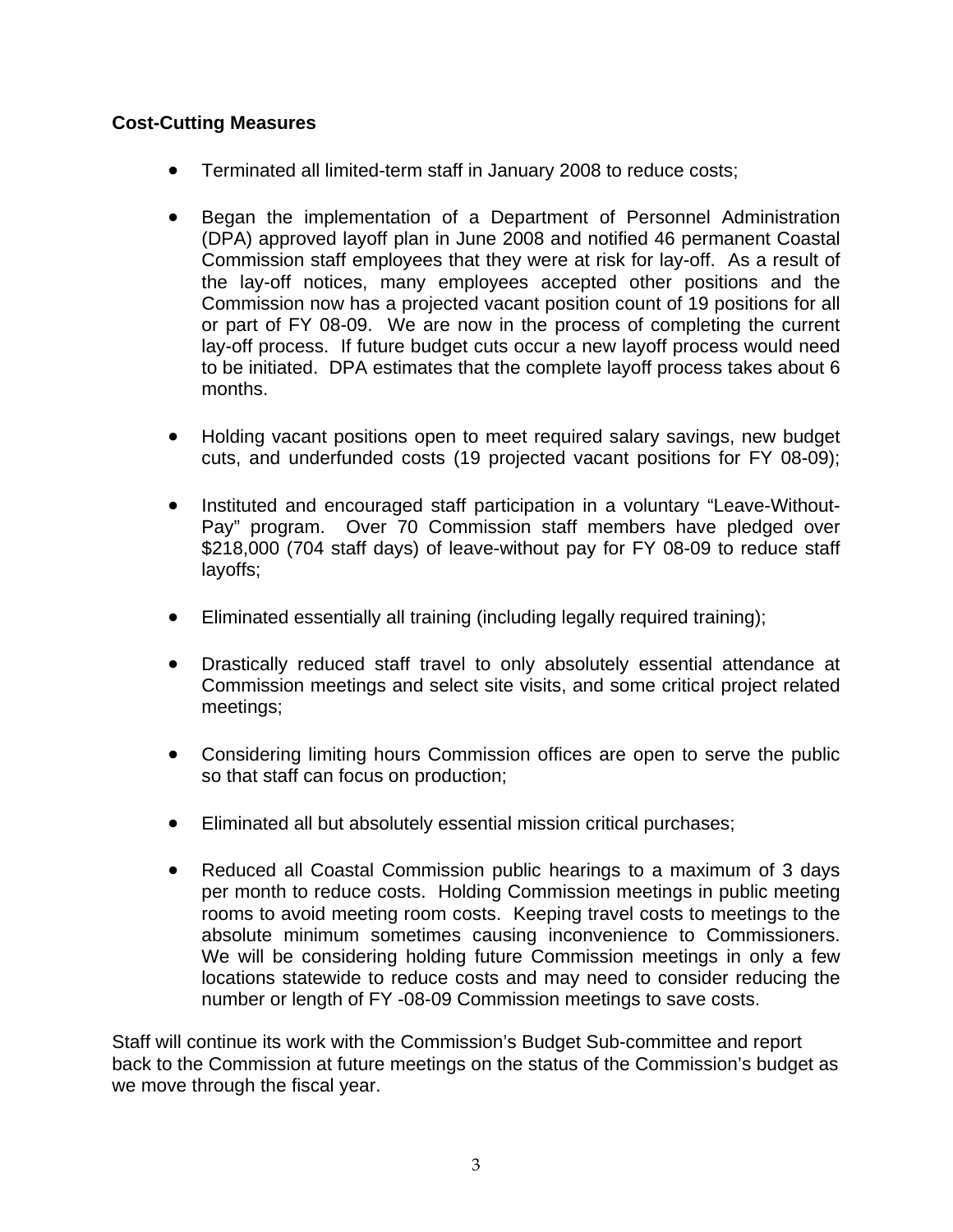#### 3720 **California Coastal Commission**

FY 08-09<sup>RES</sup> 1<br>FINAL BUDGET SUMMAKS

The California Coastal Commission, comprised of 12 voting members appointed equally by the Governor, the Senate Rules<br>Committee, and the Speaker of the Assembly, was created by voter initiative in 1972 and was made permane California Coastal Act of 1976 (Coastal Act). The Coastal Act calls for the protection and enhancement of public access and recreation, marine resources, environmentally sensitive habitat areas, marine water quality, agriculture, and scenic resources, and makes provisions for coastal-dependent industrial and energy development. New development in the coastal zone requires a coastal permit either from local government or the Commission. Local governments are required to prepare<br>a local coastal program (LCP) for the coastal zone portion of their jurisdiction. After an LCP has be approved by the Commission as being consistent with the Coastal Act, the Commission's regulatory authority over most<br>types of new development is delegated to the local government, subject to limited appeals to the Commissi Commission also is designated the principal state coastal management agency for the purpose of administering the federal Coastal Zone Management Act in California and has exclusive regulatory authority over federal activities such as permits, leases, federal development projects, and other federal actions that could affect coastal zone resources and that would not otherwise be subject to state control.

|                | 3-YR EXPENDITURES AND POSITIONS (Summary of Program Requirements)                                                                                                                                              |                |                             |                   |                                   | Perdina management decision                                                   |            |                 |  |
|----------------|----------------------------------------------------------------------------------------------------------------------------------------------------------------------------------------------------------------|----------------|-----------------------------|-------------------|-----------------------------------|-------------------------------------------------------------------------------|------------|-----------------|--|
|                |                                                                                                                                                                                                                |                |                             |                   | See<br>$56E$ notes below          |                                                                               |            |                 |  |
|                |                                                                                                                                                                                                                | 2006-07        | <b>Positions</b><br>2007-08 | 2008-09           | 2006-07*                          | <b>Expenditures</b><br>2007-08*                                               | 2008-09*   | FINAL<br>BudGET |  |
| 10             | Coastal Management Program                                                                                                                                                                                     | 111.5          | 115.5                       | 115.5             | \$16,272                          | \$16,071                                                                      | \$16,736   | ALT<br>16.792   |  |
| 20             | Coastal Energy Program                                                                                                                                                                                         | 6.1            | 6.6                         | 6.6               | 762                               | 879                                                                           | 912        | 1,076           |  |
|                | 30.01 Administration                                                                                                                                                                                           | 22.9           | 22.8                        | 22.8              | 1,793                             | 1,812                                                                         | 1,914      | 1827            |  |
|                | 30.02 Distributed Administration                                                                                                                                                                               |                |                             |                   | $-1,658$                          | -1,712                                                                        | $-1,814$   | 1727            |  |
|                | TOTALS, POSITIONS AND EXPENDITURES (All Programs)                                                                                                                                                              | 140.5          | 144.9                       | 144.9             | \$17,169                          | \$17,050                                                                      | \$17,748   | 17,968          |  |
| <b>FUNDING</b> |                                                                                                                                                                                                                |                |                             |                   | 2006-07*                          | 2007-08*                                                                      | 2008-09*   |                 |  |
| 0001           | General Fund                                                                                                                                                                                                   |                |                             | 138.81            | \$11,457                          | \$11,709                                                                      | /\$11,809† | $\mu$ , 192     |  |
| 0371           | California Beach and Coastal Enhancement Account, California Environmental License                                                                                                                             |                |                             |                   | 1,331                             | 1,307                                                                         | 1,339      |                 |  |
|                | Plate Fund                                                                                                                                                                                                     | BBR            |                             | - 9 D positions   |                                   |                                                                               |            |                 |  |
| 0593           | Coastal Access Account, State Coastal Conservancy Fund                                                                                                                                                         |                |                             | +,5 salary saumgs |                                   |                                                                               | 524        |                 |  |
| 0890           | <b>Federal Trust Fund</b>                                                                                                                                                                                      |                |                             |                   | 2,847                             | 2,513                                                                         | 2,544      |                 |  |
| 0995           | Reimbursements                                                                                                                                                                                                 | Finance Letter |                             | + 24 (2years)     | 1,534                             | 1,521                                                                         | 1.532      | 2.369           |  |
|                | TOTALS, EXPENDITURES, ALL FUNDS<br>Net Py reduction                                                                                                                                                            |                | ، ما                        |                   | \$17,169                          | \$17,050                                                                      | \$17,748   | 17,968          |  |
|                |                                                                                                                                                                                                                |                |                             |                   |                                   |                                                                               |            |                 |  |
|                | <b>LEGAL CITATIONS AND AUTHORITY</b>                                                                                                                                                                           |                |                             |                   | ACTUAL<br>Expenditures            | 71681                                                                         |            |                 |  |
|                | DEPARTMENT AUTHORITY                                                                                                                                                                                           |                |                             |                   | $2007 - 08$                       | 1307<br>407                                                                   |            |                 |  |
| seq.           | Public Resources Code, Division 20, Section 30000 et seq. and Title 16, United States Code, Chapter 33, Section 1451 et                                                                                        |                |                             |                   |                                   | 303<br>17.697                                                                 |            |                 |  |
|                | <b>MAJOR PROGRAM CHANGES</b>                                                                                                                                                                                   |                |                             |                   |                                   | Act Services Fund                                                             |            |                 |  |
|                | • Operating Expense Budget Restoration - The Budget includes \$524,000 Coastal Access Accountito upgrade the<br>Commission's information technology equipment and other operating expenses.                    |                |                             |                   |                                   |                                                                               |            | <b>SHEET</b>    |  |
|                | <b>BUDGET-BALANCING REDUCTIONS (BBR)</b>                                                                                                                                                                       |                |                             |                   | Aprinted numbers and not included |                                                                               |            |                 |  |
|                | <b>• The Budget includes General Fund reductions of \$1.2 million and 16.2 positions in 2008-09. A The hand position numbers</b>                                                                               |                |                             |                   |                                   |                                                                               |            |                 |  |
|                | The major budget balancing reductions include:                                                                                                                                                                 |                |                             | personnel         |                                   | reflect a 617,000 feneral                                                     |            |                 |  |
| $• 2008-09$    | personnel years                                                                                                                                                                                                |                |                             | yeus              |                                   | Fund reduction per                                                            |            |                 |  |
|                | Reduce \$956,000 and 14.3 positions from the Coastal Management Program. This reduction will decrease the resources<br>available for reviewing permits and local coastal programs, and enforcement activities. |                |                             |                   |                                   |                                                                               |            |                 |  |
|                | Reduce \$52,000 from the Coastal Energy Program. This reduction will decrease the resources available for reviewing<br>industrial and infrastructure projects.                                                 |                |                             |                   |                                   |                                                                               |            |                 |  |
|                | Reduce \$173,000 and 1.9 positions/from Administration.                                                                                                                                                        |                |                             |                   |                                   | Note: Management decision pending regarding<br>actual position reductions and |            |                 |  |
|                | 'Personnel years                                                                                                                                                                                               |                |                             |                   | $im\rho$ <i>et</i>                | Corresponding program funding                                                 |            |                 |  |

\* Dollars in thousands, except in Sa